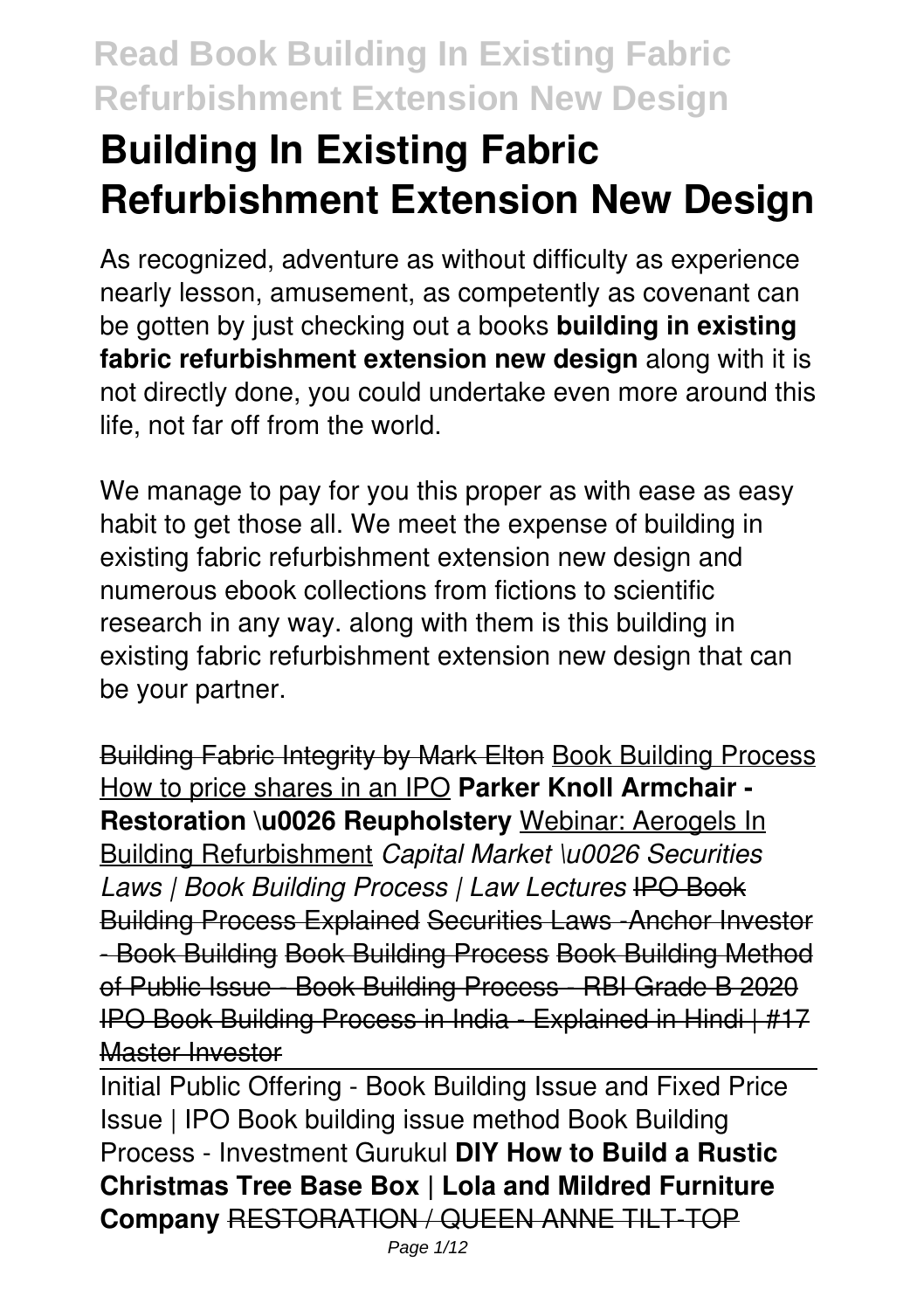#### TABLE

How to Restore an Old Chair DIY**Old Office Chair Restoration | How To Upholster Computer Chair** *How are Historic Buildings Renovated? | ARTiculations* **Is BLOCKWORK air tight, core filled or not?** How to Upholster a Queen Anne Chair *1870's Victorian Chair Restoration Part 9 How to dismantle fabric sample books* Repairing an Upholstered Chair Part 2 - Reinstalling Upholstery Transform a Damaged Laptop into an ALL-IN-ONE desktop PC Restoration Home: Old Manor (Before and After) | History Documentary | Reel Truth History CS Professional Corporate funding Book Building Process what is book building system in nepal share market|| IPO in book building system| Nepal share market Stock Market for Beginners - #10 Book Building in IPO **CA FINAL SEBI regulations BOOK BUILDING** *Pricing Methods for issue. Fixed price issue method and Book Building method Old MANOR Renovation | Restoration Home | S02E04 | Home \u0026 Garden | DIY Daily* Building In Existing Fabric Refurbishment

a disused power station is converted into a cultural centre, an old barn is made into a residential house. All around us we encounter buildings whose original purpose has rendered them obsolete, and which now offer space for new uses. The construction and building requirements confronting the architect are as varied and individual as the buildings themselves.

Building in Existing Fabric: Refurbishment, Extensions ... Building in Existing Fabric: Refurbishment, Extensions, New Design by. Christian Schittich (Editor) really liked it 4.00 · Rating details · 6 ratings · 0 reviews This publication examines a wide range of unconventional concepts for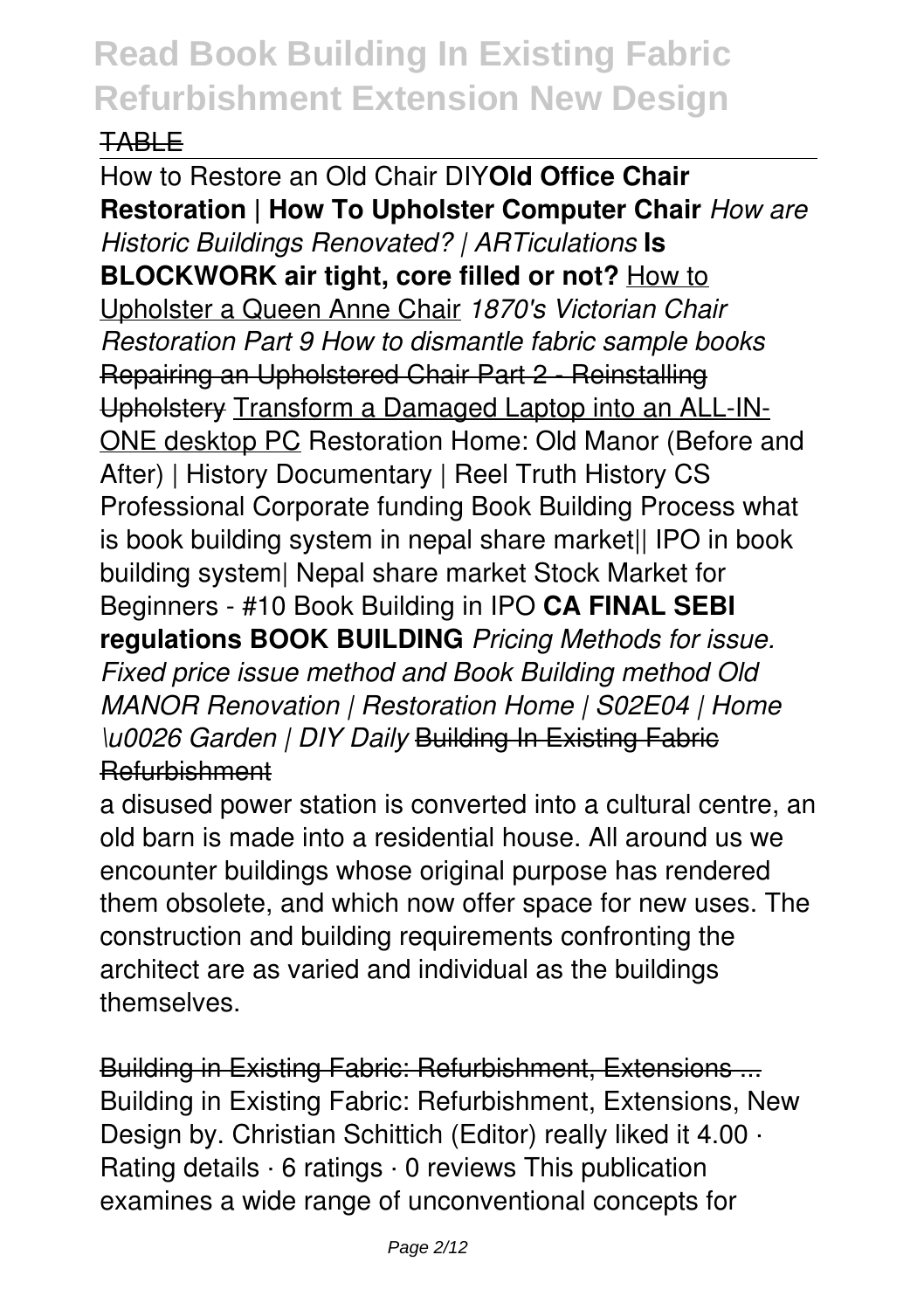reusing existing buildings, highlighting successful and innovative solutions, from the reuse of a gothic ...

Building in Existing Fabric: Refurbishment, Extensions ... Building in existing fabric : refurbishment, extensions, new design. [Christian Schittich;] -- This publication examines a wide range of unconventional concepts for reusing existing buildings, highlighting successful and innovative solutions, from the reuse of a gothic monastery or the former ...

Building in existing fabric : refurbishment, extensions ... building-fabric, and most significantly, understanding that wellinformed maintenance and repair should be the first option sought in making existing buildings sustainable. In addition to reducing carbon emissions, well-designed and executed refurbishment and retrofit

#### Buildings under refurBishment and retrofit 5

Building in existing fabric : refurbishment, extensions, new design. [Christian Schittich;] -- All around us we encounter buildings whose original purpose has rendered then obsolete and which offer space for new uses.

Building in existing fabric : refurbishment, extensions ... Building in existing fabric: refurbishment, extensions, new design. Add to My Bookmarks Export citation. Type Book Author(s) Christian Schittich Date c2003 Publisher Birkh?ser Pub place Basel ISBN-13 9783034614894 eBook. Access the eBook. Open eBook in new window. Format electronic resource. This item appears on.

Building in existing fabric: refurbishment, extensions ... Increasingly, improvements to the building fabric are required as a consequential improyement under the Building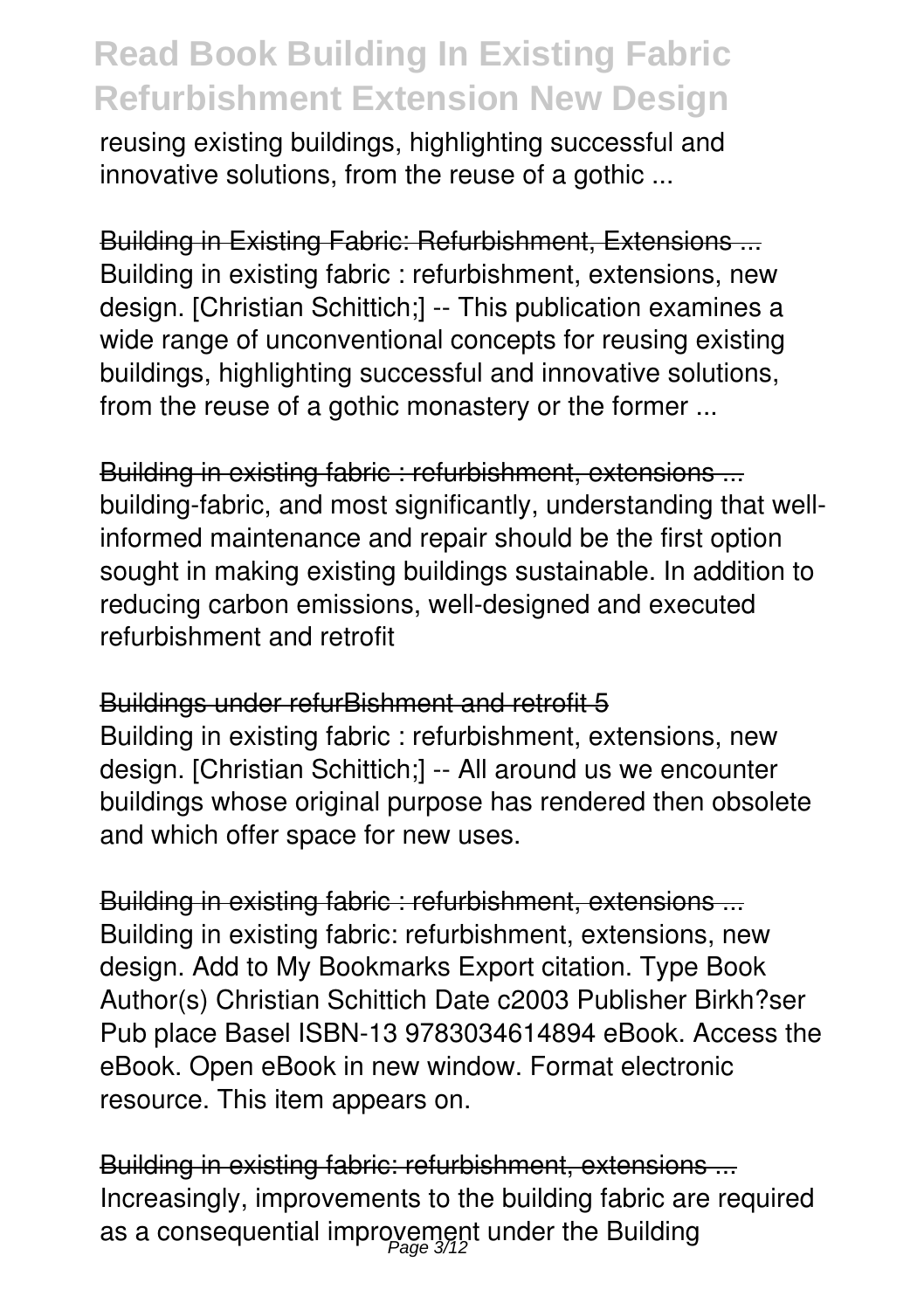Regulations. Refurbishments of this kind will involve a greater level of risk associated with the existing building fabric and systems - either related to the reuse of some systems, or the replacement or remodelling of windows and risers.

Procurement refurbishment | Features | Building Refurbishing existing buildings is the best way to reduce waste: this avoids demolition waste and reduces costs, carbon emissions and social and environmental impacts associated with transport, landfill, recycling and the mining and manufacturing of new materials. 4. Social factors in decision-making Impacts on residents' wellbeing

Making Decisions on the Demolition or Refurbishment of ... Sustainable refurbishment of existing buildings 1097 strategies to reduce building heating and cooling demand (insulation, heat recovery, windows, shading, etc.), the use of energy efficient equipment and, low energy or zero carbon (LZC) technologies. Human factor can be managed by the application of controls, sensors or by habits.

#### AN APPROACH TO SUSTAINABLE REFURBISHMENT OF EXISTING BUILDING

In general, refurbishment can encompass such works as 'cosmetic' renovations (such as painting and decorating), upgrading, major repair work, alterations, conversions, extensions and modernisations. The lifecycle of a building can be significantly extended by effective refurbishment.

#### Refurbishment - Designing Buildings Wiki

It is often used in relation to the installation of new building systems, such as heating systems, but it might also refer to the fabric of a building, for example, retrofitting insulation or double glazing . Refurbishment on the other hand implies a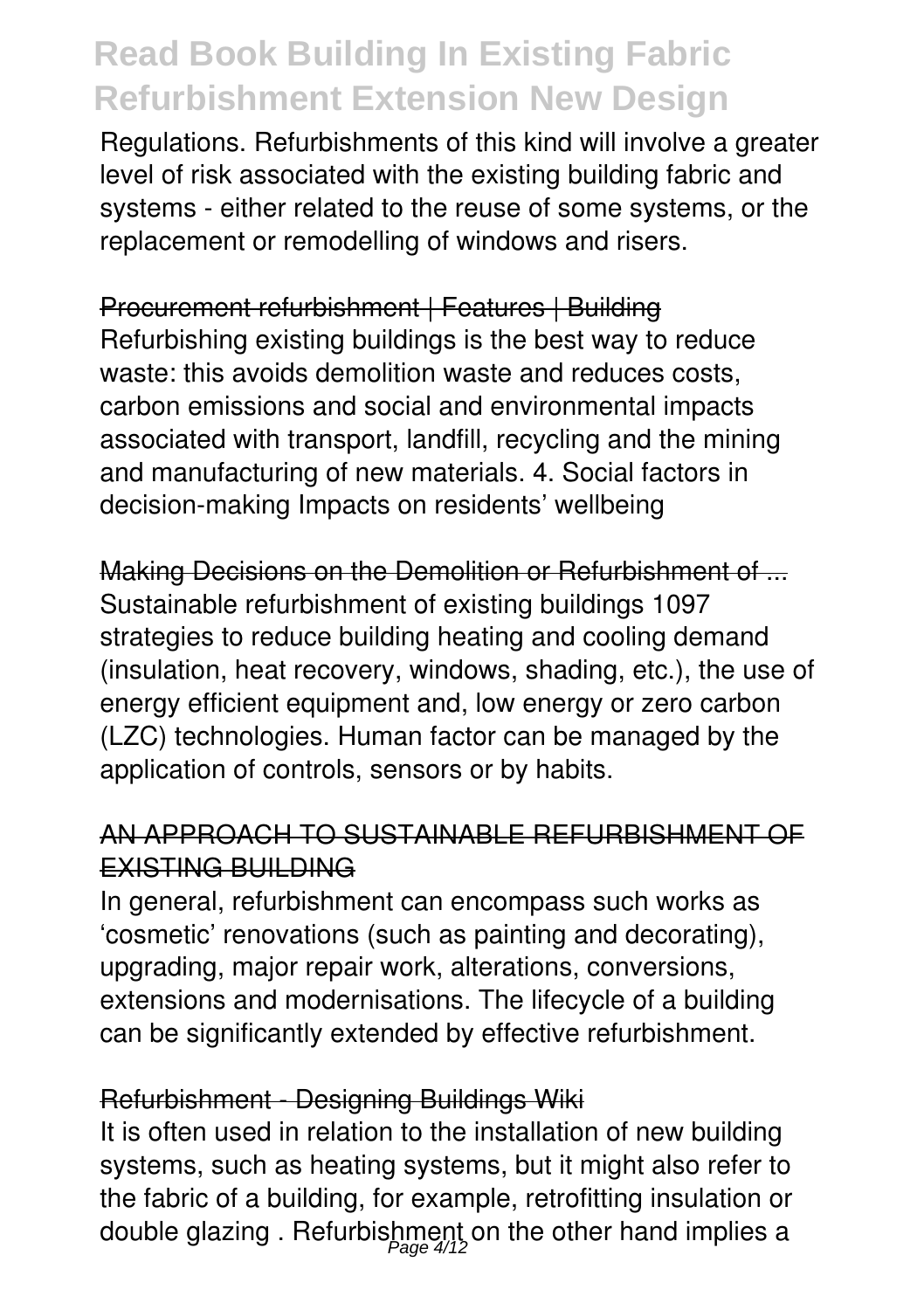process of improvement by cleaning, decorating, and reequipping.

Renovation v refurbishment v retrofit - Designing Buildings Medium refurbishment These projects aim to renew the existing fabric and services of a building to present day standards of performance. The investment timeframe is typically 15 years and, as a consequence, fittings, finishes and elements of building services will be replaced or upgraded, taking advantage of technological advances.

Cost model: Office refurbishment | Features | Building Egbu (1996) considers "refurbishment― to encompass rehabilitation, alteration, adaption, extension, improvement, modernization and repair work carried out to an existing building to permit it reuse for various specific reasons.

Definition And Concepts In Building Refurbishment ... 9.2.3 Strengthening of existing buildings The seismic behaviour of old existing build- ings is affected by their original structural inadequacies, material degradation due to time, and alterations carried out during use over the years such as making new open- ings, addition of new parts inducing dis- symmetry in plan and elevation, etc.

#### REPAIR, RESTORATION AND STRENGTHENING OF **BUILDINGS**

Maintenance and Repair of Older Buildings Maintenance and repair are needed to tackle the inevitable decay and deterioration of building fabric that occurs because of climatic conditions, wear and tear by building users, neglect or other threats.

Maintenance and Repair of Older Buildings | Historic England<br>Page 5/12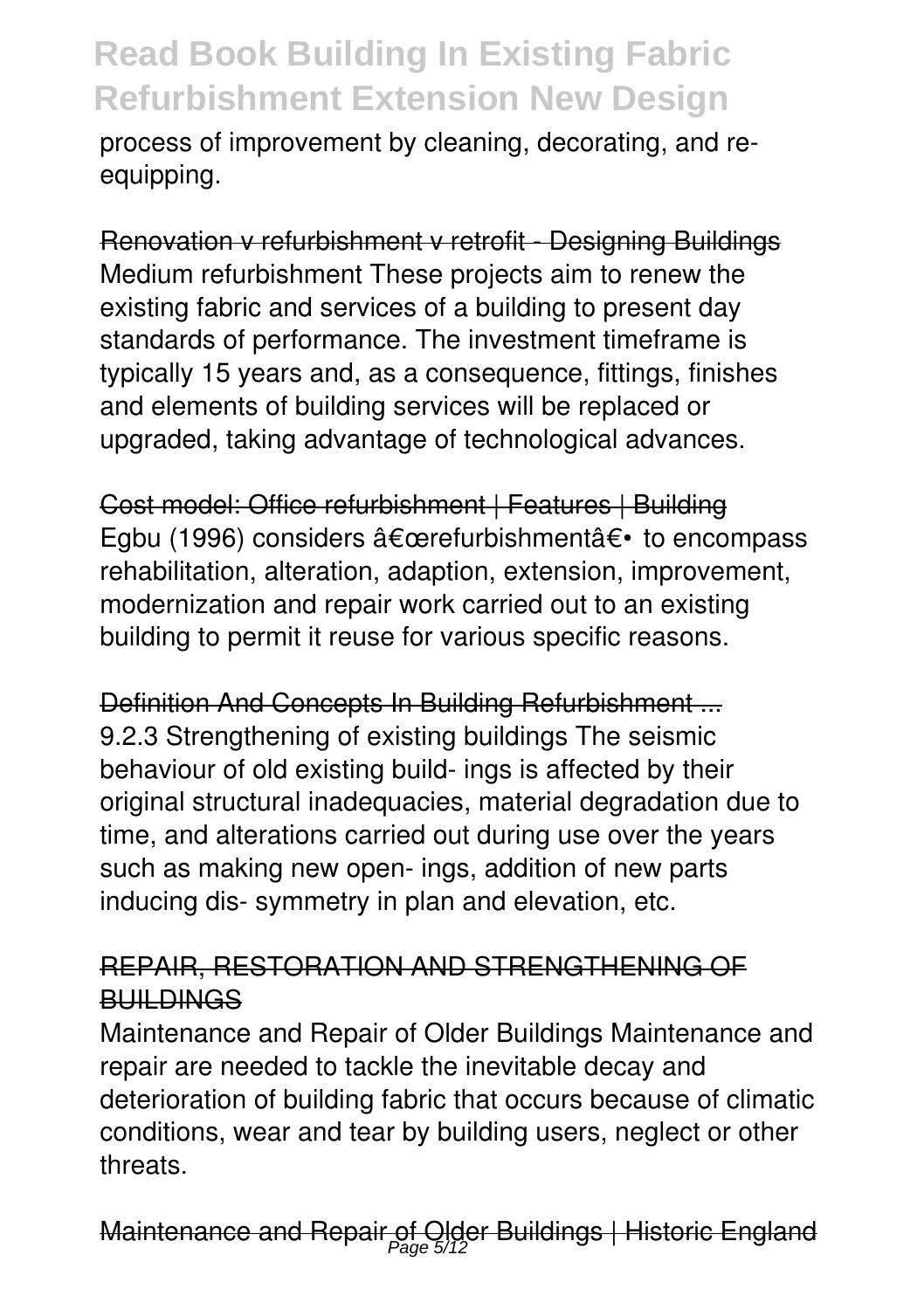Inappropriate or poorly-executed repairs may fail prematurely and accelerate the deterioration of the original building fabric, increasing the extent and cost of future maintenance and repairs. While extensive investigations and monitoring may in theory be desirable, often the depth of such assessment is constrained by various factors.

Principles of Repair for Historic Buildings | Historic England Building Refurbishment + Repair works require a strong understanding of how buildings work and how they should be repaired. Approximately 50% of construction work involves repair and refurbishment (figure taken from Building Cost Information Service) and as the building stock ages, this will grow. It is key that before embarking on the refurbishment or repair of an existing building that there is a thorough understanding of its properties, both structural and building fabric.

Building Refurbishment - AG - Building Surveyors - Repairs Existing Buildings: New Build: Existing Buildings: Best Starting Point (Fabric Only) Extension: Refurbishment: Best Starting Point (Fabric Only) Extension (Domestic in Character) Extension (Other Buildings) Refurbishment: Wall: 0.16: 0.21: 0.30 / 0.55 \* 0.22: 0.21: 0.26: 0.30 / 0.55 \* Floor: 0.11: 0.18: 0.25: 0.18: 0.18: 0.22: 0.25: Pitched Roof - Ceiling Level: 0.11: 0.15: 0.16: 0.14: 0.15: 0.15: 0.16

Building Regulations | Insulation | Kingspan | Great Britain The strategy for the Decent Home refurbishment is a modest enhancement of the energy efficiency of the building fabric and the renewal of the services. The internal fabric of the house in this case was entirely retained in place. None of the cold bridges (joists into external walls) were addressed and no airtight layers were installed.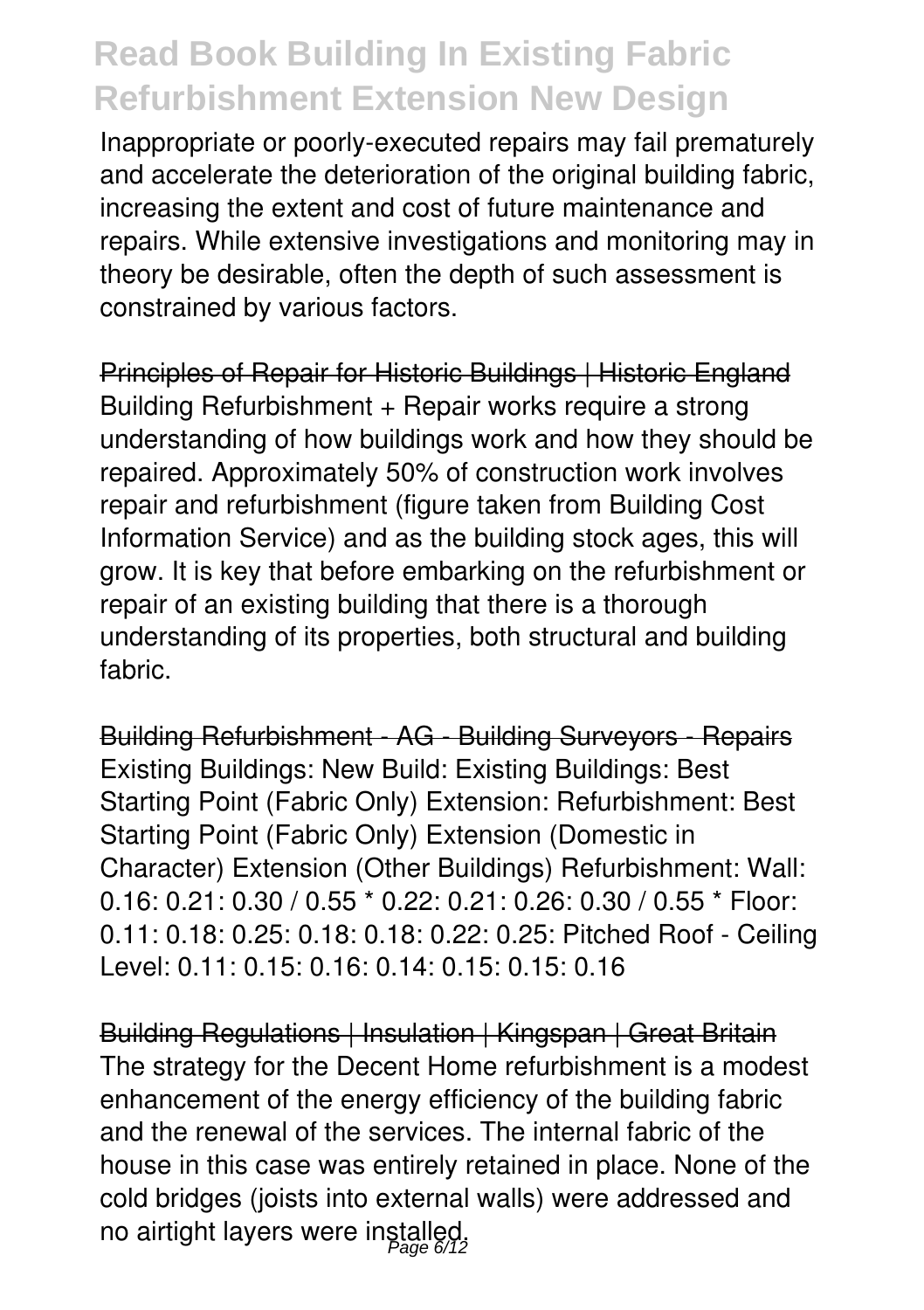a disused power station is converted into a cultural centre, an old barn is made into a residential house. All around us we encounter buildings whose original purpose has rendered them obsolete, and which now offer space for new uses. The construction and building requirements confronting the architect are as varied and individual as the buildings themselves. This publication examines a wide range of realized examples, highlighting successful and innovative solutions, from the rehabilitation of preserved monuments to the renovation or renewal of existing buildings, from the reuse of a gothic monastery or the former industrial buildings of Fiat Lingotto to the renovation of structures made of pre-cast concrete panels. Introductory essays by specialist authors examine the economical, technical, historical aspects of the topic, and the projects presented are documented fully with illustrations, plans and details which have been specially produced by the editorial department of DETAIL.

Architectural work on existing structures has become enormously important in recent years. For the majority of architects, this is where future market opportunities will lie. This book provides a comprehensive introduction to the field and is thus addressed to all practitioners, students, and building sponsors whose interest goes beyond an initial encounter with this wideranging field of activity. Contradicting the conventional view that creative design work is the exclusive province of new building design, the authors offer a nuanced account of active and creative strategies for planning, design, and execution. Subjects considered range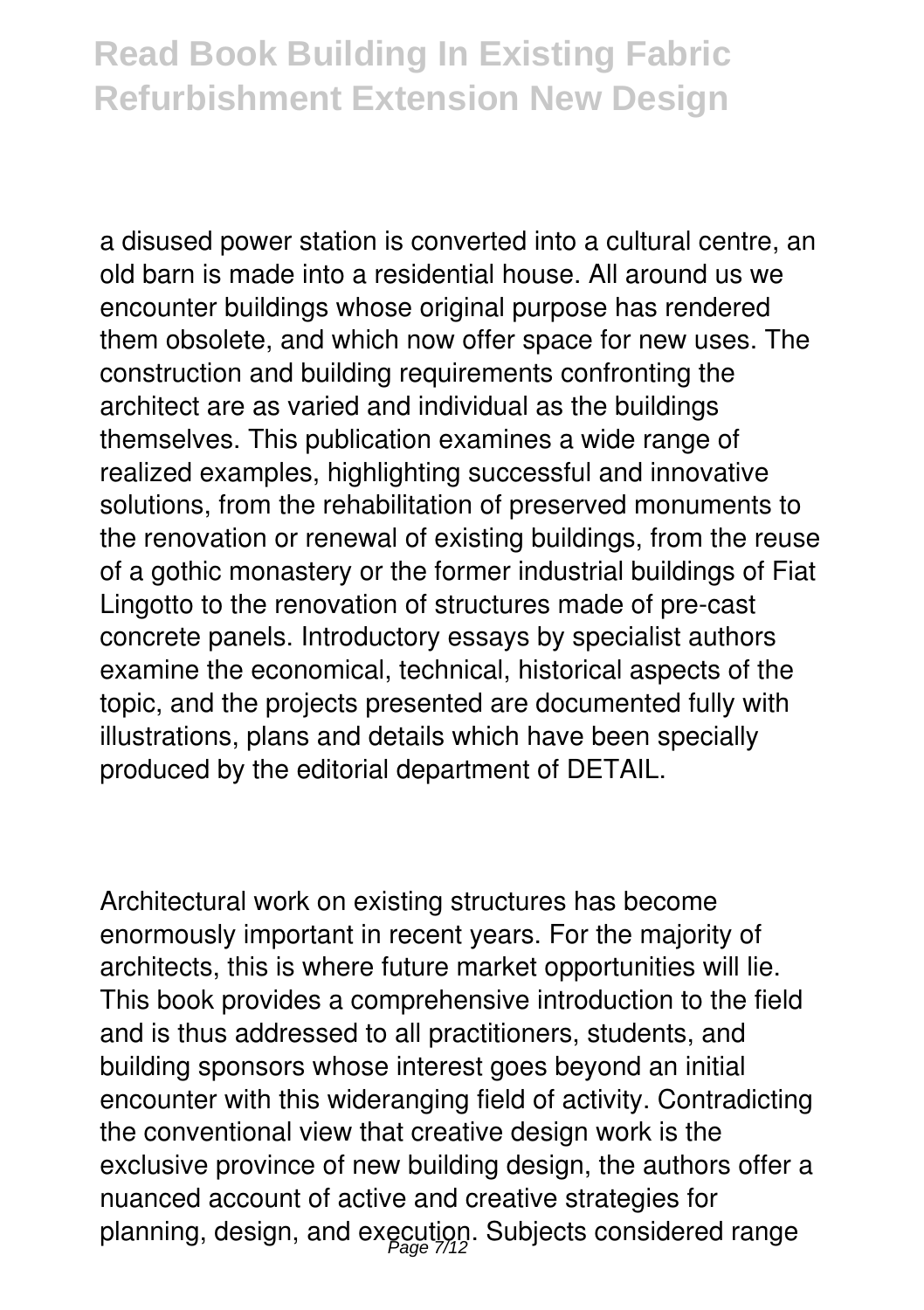from town planning issues through the overall project cycle and its individual phases all the way to building management. Special focuses are the "grammar of design" as well as the issues arising through collaboration of different experts. In order to illuminate this broad and complex spectrum of topics, the book incorporates thirty examples of projects from Europe and North America, in which buildings from a huge variety of periods – from the Middle Ages to the 1960s – are transferred into the present.

Most of the buildings that will be needed in Europe in the coming decades have long since been built. The building tasks of the future lie in the skillful reuse and transformation of existing building stock, whether it be the redevelopment of historic city centers, the building of extensions onto residential structures, the expansion of public buildings, or the redevelopment of entire factory areas. Building in the existing fabric calls for highly specific approaches in planning, construction, and implementation. It spans a broad range of building tasks, from working within the guidelines of historic preservation and renovating carefully and cautiously all the way to the complete transformation of what exists. In addition to aesthetic transformation, technical aspects such as improving energy efficiency and working with contaminated building materials also play an important role. This book provides a comprehensive overview of architectonic strategies of "continuing to build." It presents intelligent ideas and approaches for working with existing building stock and divides them into three categories according to the method selected: addition, transformation, and reuse. Presented in this volume are everyday projects such as the revitalizing of structures from the 1950s to the 1970s – for example, the renovation of Siedlung Heuried in Zurich by Adrian Streich Architekten – but also more specialized examples such as the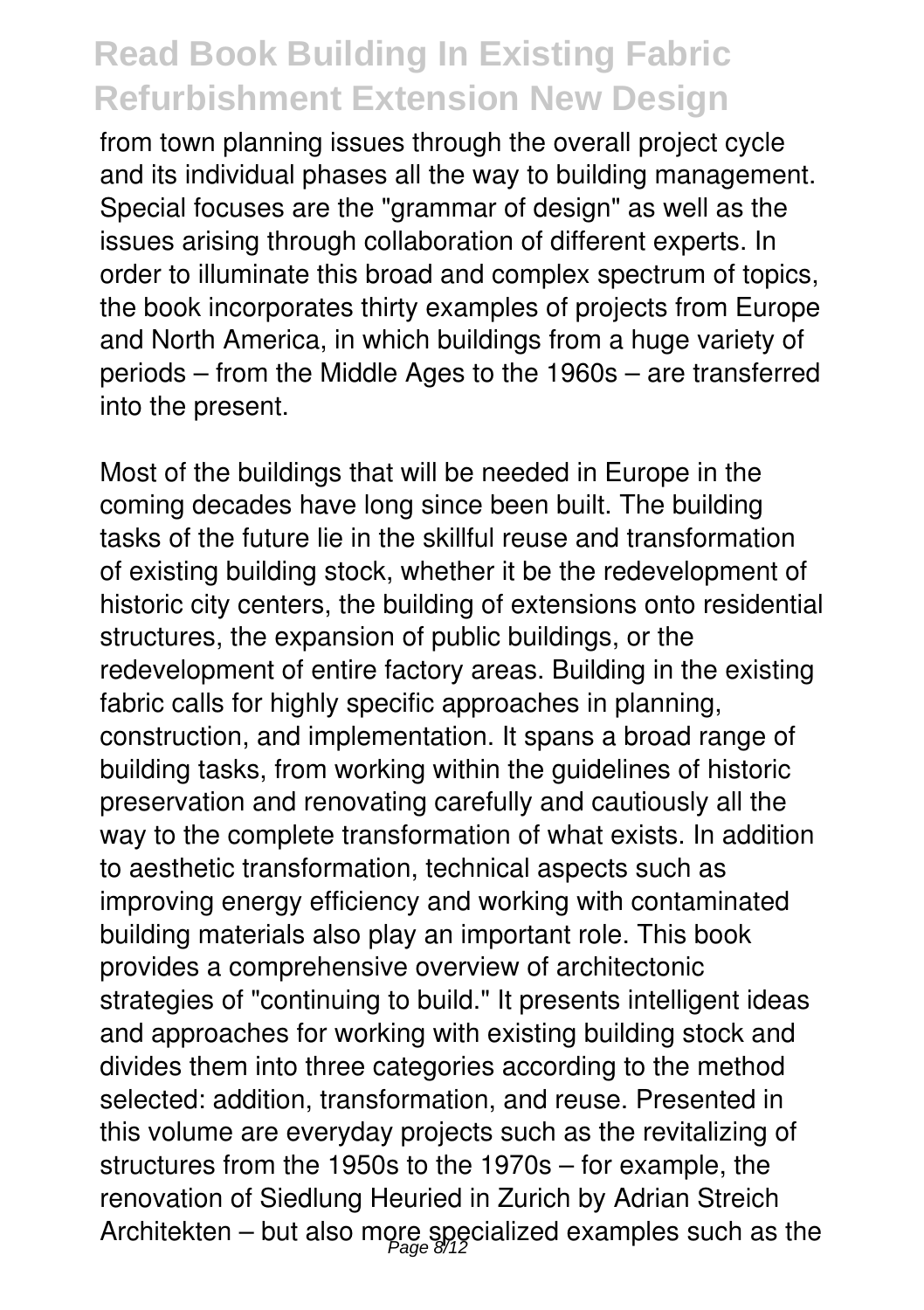open-air library made of elements recycled from the façade of a department store in Magdeburg-Salbke by Karo\* Architekten. Interviews with experts provide helpful background information on selected topics.

Architectural heritage is now recognised to be of great importance to the historical identity of a region, town or nation. In order to take care of that heritage, we need to look beyond borders and share experiences and knowledge regarding heritage preservation. This book contains papers covering the latest advances in this field, presented at the twelfth and latest in a series of now-biennial conferences that began in 1989.The series is recognised as the most important conference on the topic. It covers such topics as Heritage architecture and historical aspects, Regional architecture, Preservation of archaeological sites, Maritime heritage, Heritage masonry buildings, Adobe restorations, Wooden structures, Structural issues and restoration, Seismic vulnerability and vibrations, Assessment, retrofitting and reuse of heritage buildings, Surveying and monitoring, Material characterisation and problems, Simulation and modelling, New techniques and materials, Non-destructive techniques, Experimental validation and verification, Performance and maintenance, Environmental damage. Social and economic aspects, and Guidelines, codes and regulations.

How is an energy efficient building created? Which are the most important criteria pertaining to urban development or the conception of the floor plan? What are the optimal dimensions appropriate for the building's usage but also ensuring energy efficiency? Which building elements and systems are most suitable? This book systematically explains all relevant criteria and parameters as regards urban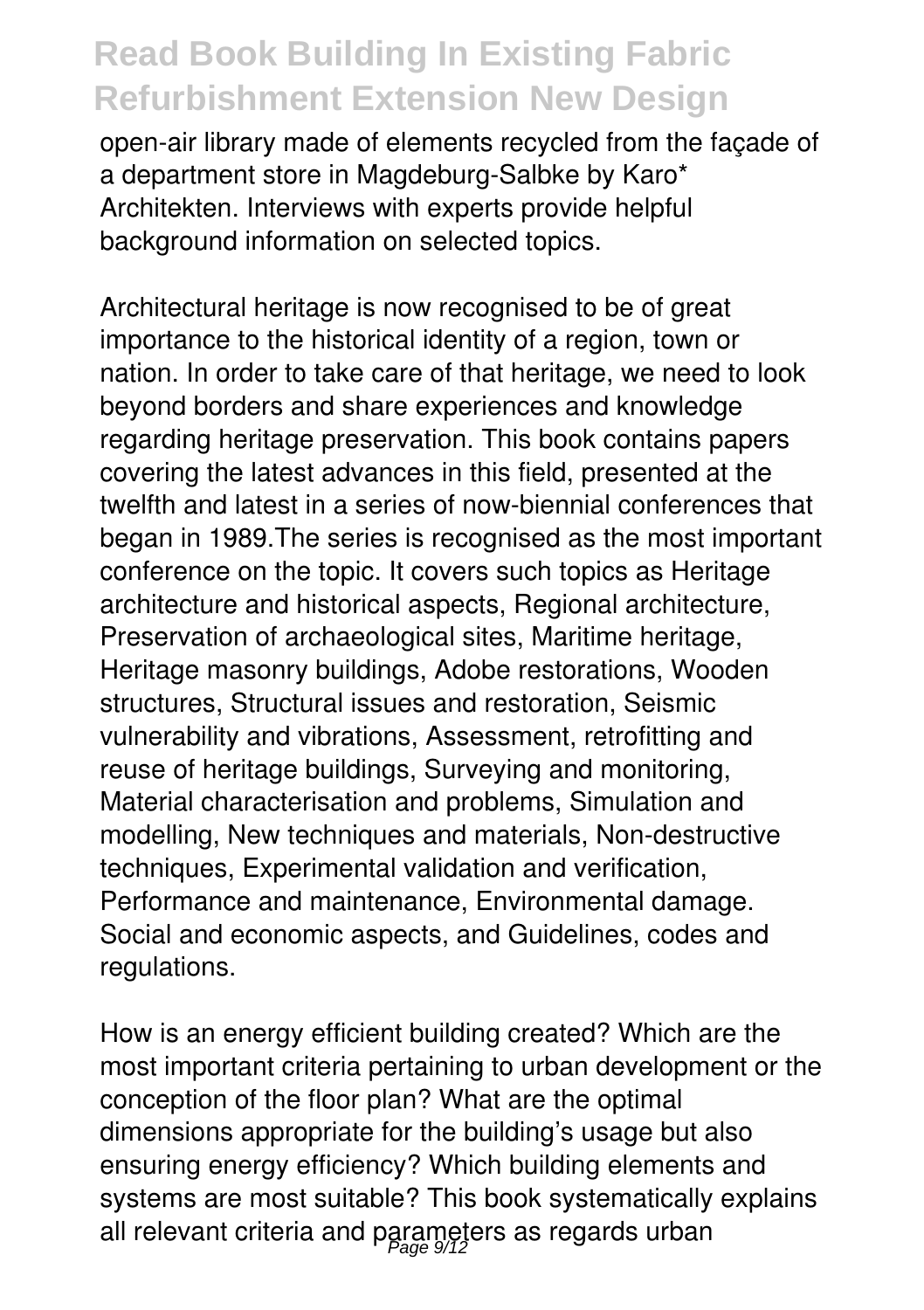development, design and the subsequent construction of a sustainable building. The immense potential for cutting costs by modernising the energy systems in old buildings is also demonstrated.Completed projects are presented according to their usage and are analysed and evaluated in the light of the above criteria. For this purpose extensive plans and technical information are used to illustrate the "energy profile" of each building. This shows the particular importance of planning details carefully. An annotated subject index concludes the volume.

This issue is about making optimal use of the spatial ressources, building within the existing built fabric conversion, addition and refurbishment.

It is a strongly held belief that population growth and the demand for better accommodation and leisure facilities, combined with a desire to improve the landscape, will result in the need to develop more underground spaces. This phenomenon, which started in countries subjected to extreme climates, is now becoming more widespread. Underground spaces are being utilized for a wide diversity of needs. They range from classical excavations to subway constructions; underground sports halls; power stations; waste repositories; underground cities, and many others. Their construction techniques are also varied, from open-air excavations to newly developed injection methods. The response of the underground structures on the imposed loadings depends on a number of parameters that sometimes are too complex or not fully understood, resulting in budget overruns or even failures that lead to loss of property or life. Such uncertain cases need to be addressed and engineers should be able to accurately predict the construction's performance throughout its construction and service life. The First International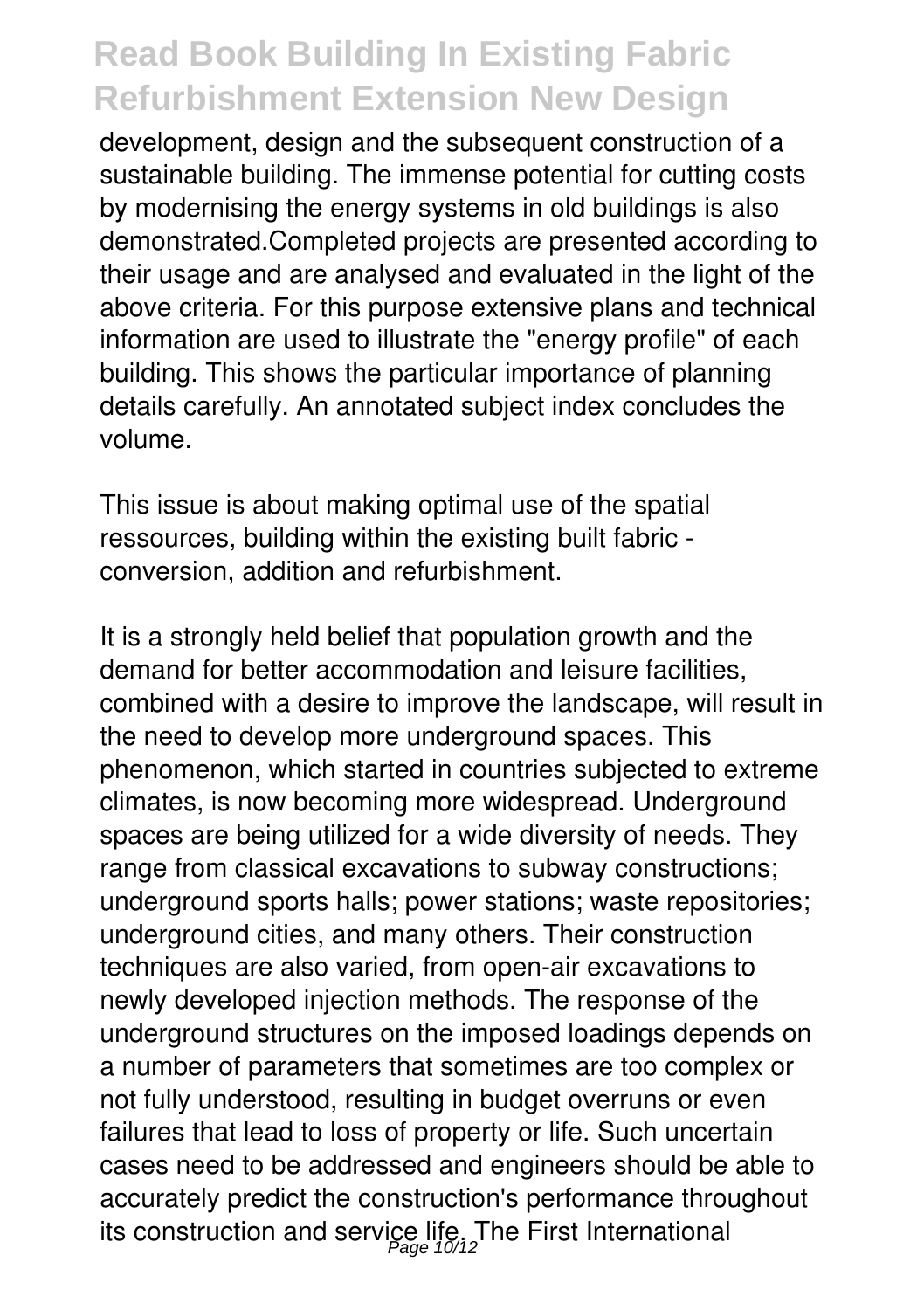Conference on Underground Spaces discusses not only structural and environmental material characterization aspects but also the trends regarding the utilization of underground spaces. This book contains papers presented at the Meeting, and covers a wide range of topics including: Use of underground space for industry; Underground power stations; Toxic and nuclear waste repositories; Energy underground reservoirs; Underground sewerage plants; Waste storage and management; Road and railway tunnels; Utility tunnels; Fire defence; Defence against terrorist attacks.

Communities have witnessed a fundamental shift in the ways they interact with heritage sites. Much of this change has been driven by the rapid democratization and widespread adoption of enabling technologies. As expediency is embraced in the collection and analysis of data, there may also be a certain amount of intimacy lost with both the tangible and intangible vestiges of the past. Analysis, Conservation, and Restoration of Tangible and Intangible Cultural Heritage is a collection of innovative research on the quantitative methods and digital workflows transforming cultural heritage. There is no contesting the value of advanced non-destructive diagnostic imaging techniques for the analysis of heritage structures and objects. Highlighting topics including 3D modeling, conservation, and digital surveying, this book is ideally designed for conservation and preservation specialists, archaeologists, anthropologists, historians, academicians, and students seeking current research on data-driven, evidence-based decision making to improve intervention outcomes.

Structural interventions to historic buildings are however an integral part of the effort to select and update their design, historic and cultural values. Structural Design in Building